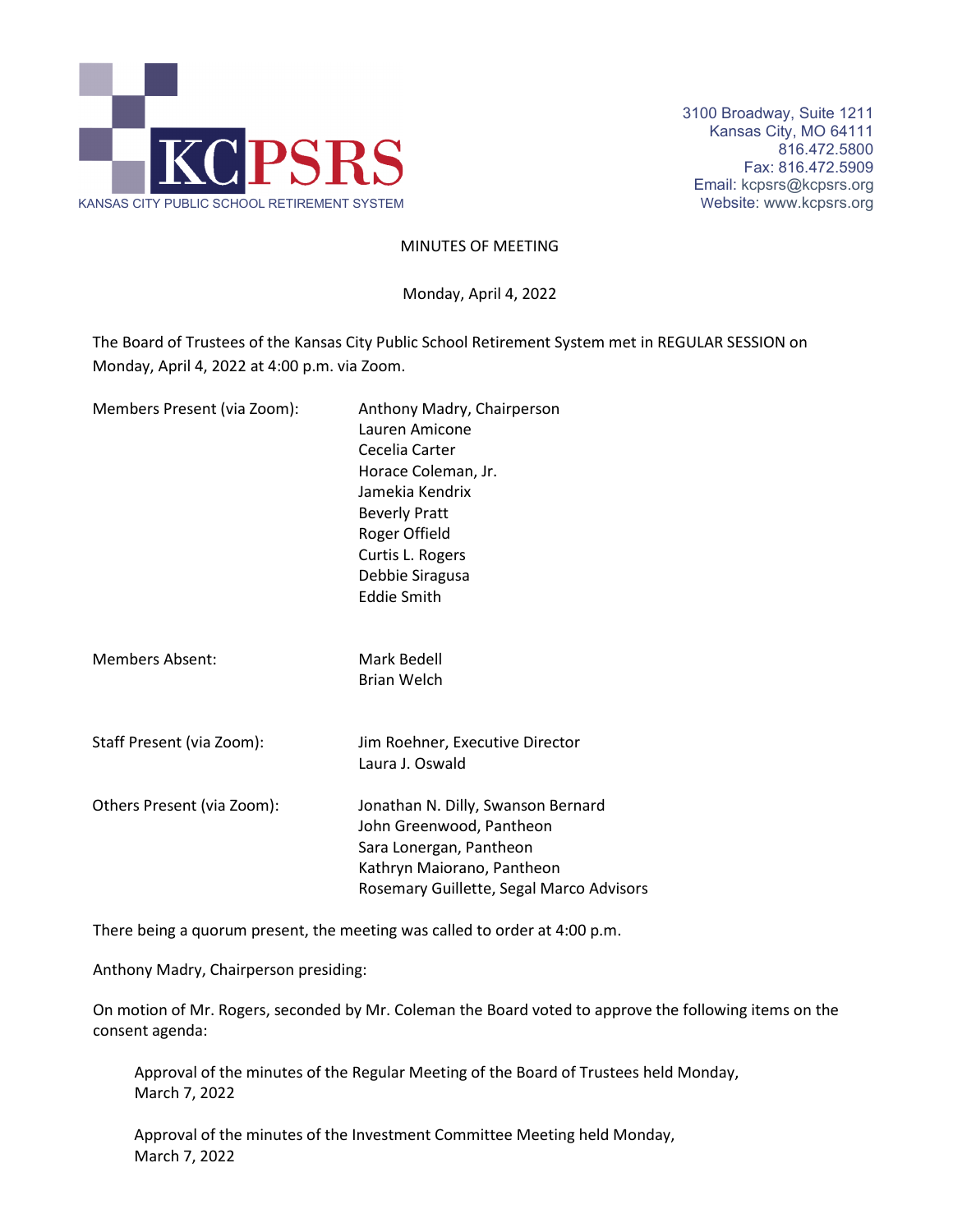Approval of the minutes of the Policy and Evaluation Committee Meeting held Thursday, March 24, 2022

Approval of cash disbursements for the month of February 2022

Approval of the report of the Secretary submitting the names of members retiring since last report including dates of retirement

Approval of the report of the Secretary submitting the names of members who have passed away since the last report

Mr. Madry called for the report of Pantheon.

Ms. Guillette addressed the Chair and Chair recognized Ms. Guillette's wishing to speak. Ms. Guillette reminded the representatives from Pantheon the presentation shared with the Board of Trustees is subject to public disclosure pursuant to the Missouri State Open Meetings and Records Law – Mo. Rev. Stat. Secs. 610.010 to 610.030.

On motion of Mr. Rogers, seconded by Mr. Coleman, the Board voted unanimously to accept the presentation of Pantheon, as presented by Mr. Greenwood, Ms. Lonergan and Ms. Maiorano.

Mr. Madry called for the report of the Policy and Evaluation Committee.

Mr. Rogers, Chairperson of the Policy and Evaluation Committee, requested Ms. Gierer and Ms. Hays to summarize the policy revisions and clarifications recommended by the Policy and Evaluation Committee. Ms. Gierer and Ms. Hays brought forward the following Committee recommendations and clarifications for Board approval:

- Add clarifying language to Volume 1 Board Governance and Policies regarding Medical Board appointments of "…three or more physicians" to make Policy consistent with R.S.Mo. 169.291.12. The Policy update clarifies the Board's Medical Board appointments may consist of three or more physicians based on the System's needs.
- Add clarifying language to Volume 3 Benefit Administration Rules and Procedures Policies as new policy and procedures defining qualifications of "Regular Employees."
- Add clarifying language to Volume 4 Employment Policies and Procedures ass new policy and procedures determining the manner and timing notification be given to the Board of Trustees regarding terminations of staff members

On motion of Mr. Rogers, seconded by Ms. Pratt the Board voted unanimously to adopt the revised policy and clarifications to the Board policies as recommended by the Policy and Evaluation Committee.

Mr. Madry called for the report of the Business and Technology Committee.

Ms. Pratt, Chairperson of the Business and Technology Committee, informed the Board the Committee recently met to review the options concerning the System's Pension Software.

(1) the renewal of the maintenance and support period for "SPIRIT" our web-based pension administration and retirement payroll software and

(2) to review migration cost from Web Forms to Model View, View Model (MVVM) with framework upgrades to our current pension software as recommended by our vendor, Sagitec.